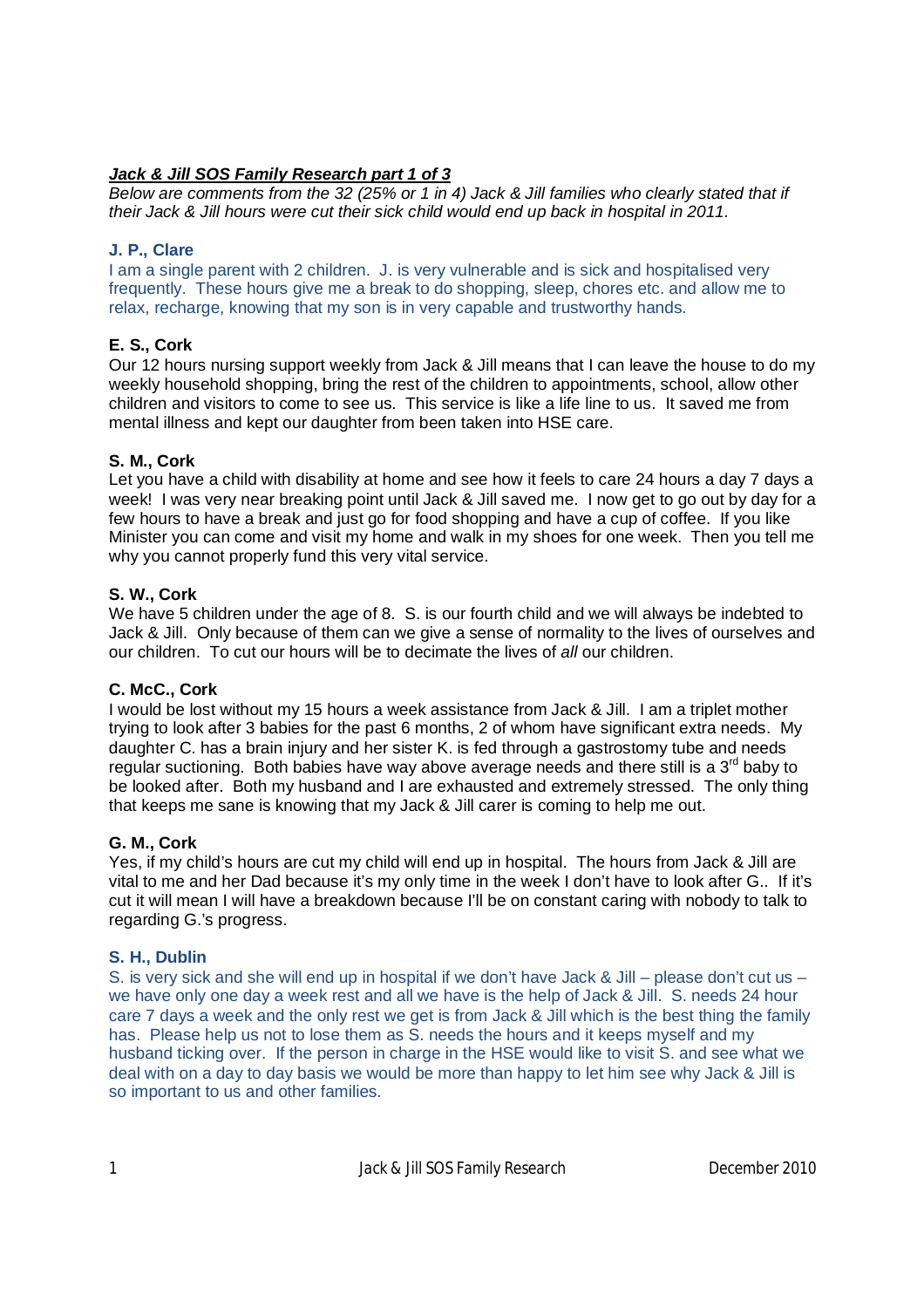### **MK, Dublin**

Jack & Jill means everything to us as MK needs 24 hour nursing care and due to her ailments cannot even get respite. Jack & Jill enables me to get a night's sleep to rejuvenate for her full time care. Without Jack & Jill, MK will end up in hospital or worse still in long term residential care.

### **J. R., Dublin**

Without the support from Jack & Jill, J. would be living in Temple Street. I can't bring J. out because of his very low immune system and other complications. My son, my daughter's and my own quality of life will be seriously affected.

### **S. O., Dublin**

Jack & Jill allows me to get carers in that can stimulate S. and do her vital physio a few hours per week. I have 2 other kids under the age of 5 and I work so it's hard doing her daily physio and speech routine. The help I get from Jack & Jill relieves the pressure. If I didn't have Jack & Jill then my daughter would run into physical and chest problems as I don't have the time to do all the physio alone.

### **M. G., Dublin**

Jack & Jill give relief to us beyond words. Their service ensures we as a family with a seriously sick child can enjoy a day out, while our child is accompanied by a qualified nurse. A cut would mean an end to any social outings for the sick child and no reprieve to the parents.

### **A. M., Dublin**

Jack & Jill have been great support helping me with my little girl, A., who is blind, has very poor muscle tone has to be fed by tube, can't walk, talk or sit up unaided and needs 24 hour care. Jack & Jill are always there to help. They saved my life because I couldn't cope without them.

#### **R. C., Dublin**

A cut in our hours will mean a pressure our family will no longer be able to bear and will mean R. will have to go to hospital which in a sense will break up our family and will mean her younger brother will rarely if ever see her.

#### **F. D., Dublin**

As our daughter is only 4 months old her illness will be very progressive and we fear for what the future holds and without Jack & Jill support we will lose the help and support we badly need.

#### **I. B., Dublin**

If Jack & Jill was not there I would not have survived alone, caring for my special child.

#### **S. H., Dublin**

Jack & Jill has allowed our family of 5 to live as normal a life as we could hope. S. requires 24 hour monitoring as he has a tracheal tube and makes very little sounds. He requires constant suctioning. Without Jack & Jill one parent would have to stay up all night which means my husband would have to give up work or S. return to hospital.

#### **C. K., Dublin**

Jack & Jill means a lot to us because we can function as a family again. Without their support we would lose our family happiness and wellbeing. Life is hard enough without the added stress of cuts to vital care of our critically sick child.

2 Jack & Jill SOS Family Research December 2010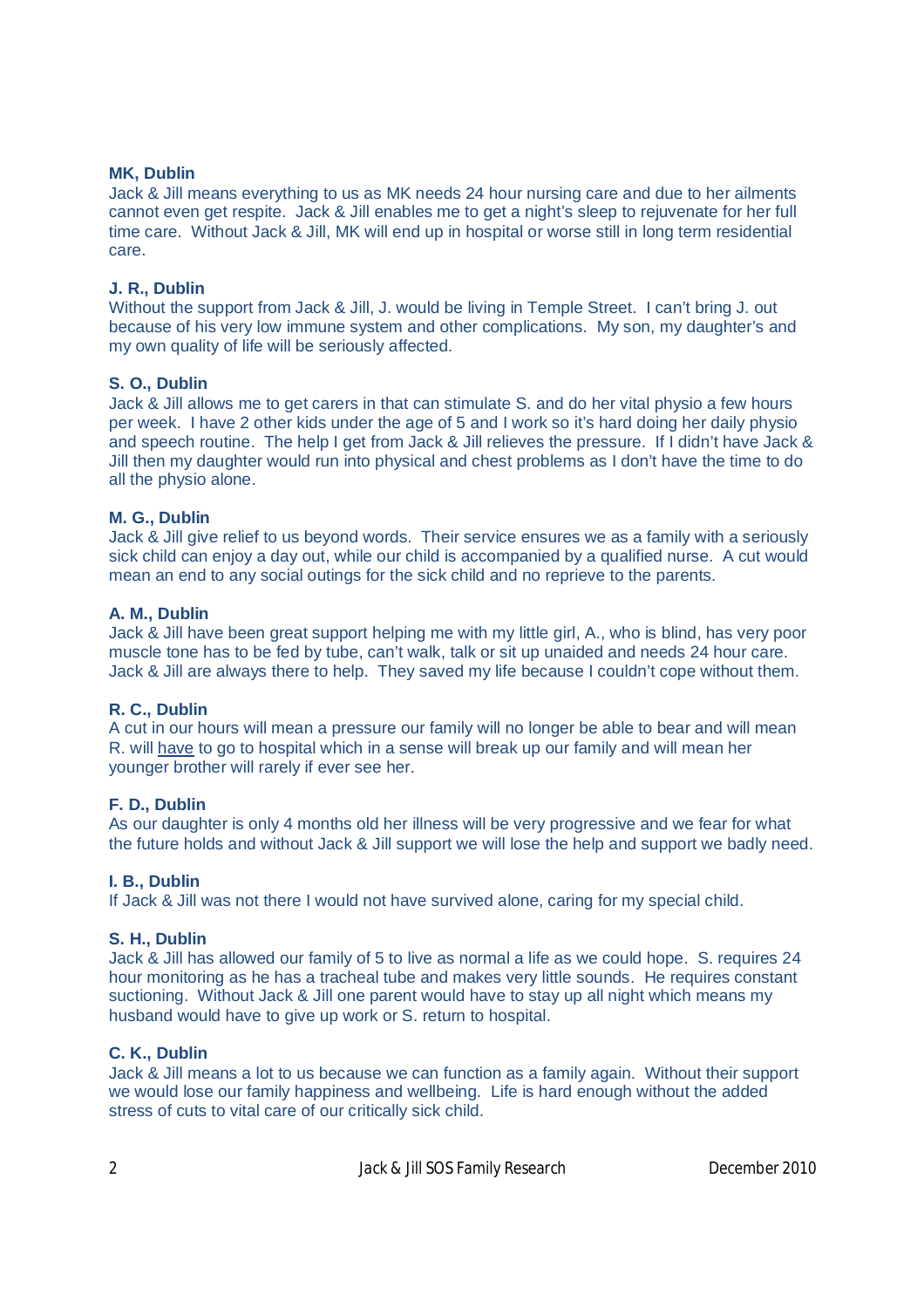## **L. R. H., Kerry**

Jack & Jill Foundation are giving us really huge help and support. Because of their nurses we can rest and forget for a while about all our problems. Big support.

## **K.T., Kildare**

I can't express properly in words what having a Jack & Jill nurse come to mind our daughter means for us. I have never been so tired in all my life and it's a never ending tiredness – when K. sleeps – I try to do some washing, tidying before she wakes again. The physical tiredness is so exhausting but it's the emotional tiredness that drains us so much. We worry about her all the time and are upset thinking of what her life is filled with – hospital visits - and what lies ahead for her and us. I'm attending the doctor due to stress and depression but had to come off the tablets as they made me too drowsy. Those few hours a week that the nurse comes for, helps me get a break from some of the feeds etc and gives us reassurance that what we are doing with K. is right. To know that she will have some physio done by the nurse that day means I don't feel guilty if I can't get physio done that day myself.... I wouldn't be able to mind K. if I didn't get this help and it's so reassuring if K. is unwell at home to ask the nurse if we should bring her to hospital or if she is ok. Every day is so hard but the Jack & Jill nurse makes life a bit better. If we didn't have this help either K. or I, or both of us, could end up in hospital unnecessarily. They are invaluable and literally Angels in our lives.

# **K. C., Kildare**

If my hours are cut it will be extremely hard for me to cope as I am a full time carer to my disabled daughter and she will end up back in hospital. She is peg fed and is unable to do anything for herself and I also have three older children who need my attention.

### **H. H., Laois**

Without the help from Jack & Jill we would not be able to function properly. My son H. needs night care from Jack & Jill for many different health issues. We as a family need Jack & Jill to help us with our sick son. He gets the best care even in his own home which means so much for him.

## **K. F., Laois**

Either K. or her mum S. will end up in hospital if Jack & Jill hours are cut. Where is the State support that should be a basic entitlement for my daughter and family? Rhona our liaison nurse and our other Jack & Jill nurse are our lifeline. We simply could not cope without them. Our family care, our friends care, Jack & Jill care. Who else cares?

## **R. H., Louth**

Words cannot describe the level of care R. requires and without Jack & Jill we would not be able to cope. Jack & Jill gives us both nursing time and support, providing us with time to sleep one night a week and to spend some time with our two boys.

## **E. C., Louth**

It's hard to put into words what Jack & Jill means to us. Mainly though, it's a chance for us, in the most abnormal of situations to be a normal family. With caring, professionals to look after E. it gives us a chance to live and it also means E. is at home with us and that means the world to our family.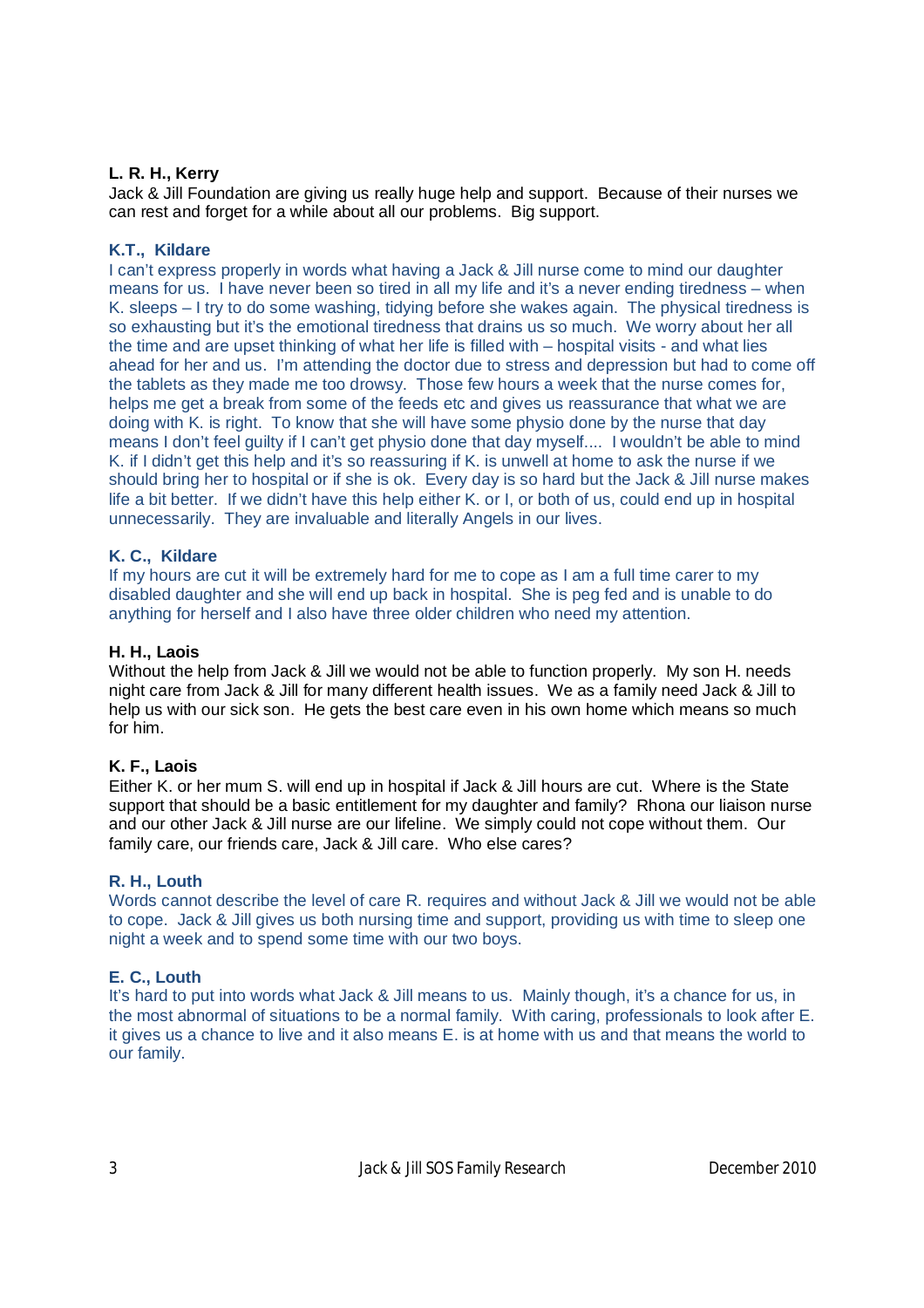### **F. McD., Mayo**

Jack & Jill has been a great support to our son and to the whole family, as we have six other children to care for. I'm unable to pass the tubes and often have to ring our Jack & Jill nurse during the day or night to do this. No doubt, our child would end up back in hospital if Jack & Jill hours are cut.

### **M. O'D., Meath**

To us it means everything, we can do regular things like shopping and make arrangements to do things. Most importantly for M. it means that if he is unwell we have the support of fully trained nurses to care for him instead of having to bring him into hospital.

### **S. McM., Meath**

Our little girl is due home from hospital today after a 15 week stay and it's only because the Jack & Jill Foundation have granted us hours that we are able to take her home. Any reduction in hours from Jack & Jill would be catastrophic for both S. and ourselves as she cannot be left unsupervised.

### **L. H., Roscommon**

Not only will L. end up in hospital in 2011 should hours be cut, I would also end up in hospital due to burn out as I would have no support to give me a break from the 24 hour care which L. needs. Jack & Jill's support is crucial for us to have some "normality" even if only for a few hours a week as this is the only support we can rely on.

### **D. L. B., Roscommon**

I get 6 hours a week from Jack & Jill. It is very important as it allows me to do my shopping and messages in town without having to bring D. with me. If D. gets a flu it could turn into pneumonia very quickly which would mean hospitalisation for him and it would mean deterioration in his condition. I cannot deal with a cut in hours. If anything I could do with a few more hours, not less. Jack & Jill is a wonderful service and critical for us as a family.

## **L. H., Tipperary**

The hours I get respite from Jack & Jill are my only respite from the constant demands both physically due to his health and mentally due to him being delayed and therefore I can remain sane and have the energy that is needed on a 24/7 basis to care for my child.

#### **A. O'N, Wexford**

Any cuts in hours to my help will have very severe impact, as my daughter is 24 hour care and is also a twin - so both her and her sister will both suffer. My daughter has such medical needs and problems it's difficult to manage and she will most certainly end up in hospital if hours are cut. Without Jack & Jill help I wouldn't be able to cope from day to day with my situation and the help for my daughter keeps our family at home.

## **A. D., Wexford**

It is a full time job being a mum of a special needs child and with the cuts in funding we are going to be hit and this will disrupt A.'s routine and upset him. They provide me with a few hours a week where I can grab a shower, clean the house and do other jobs I would not be able to do if they weren't there for myself and A.. I don't know how I am going to manage if my Jack & Jill hours are cut. Not only do the Jack & Jill look after our children they are also a support system for the parents and us parents need them when we are going through bad days.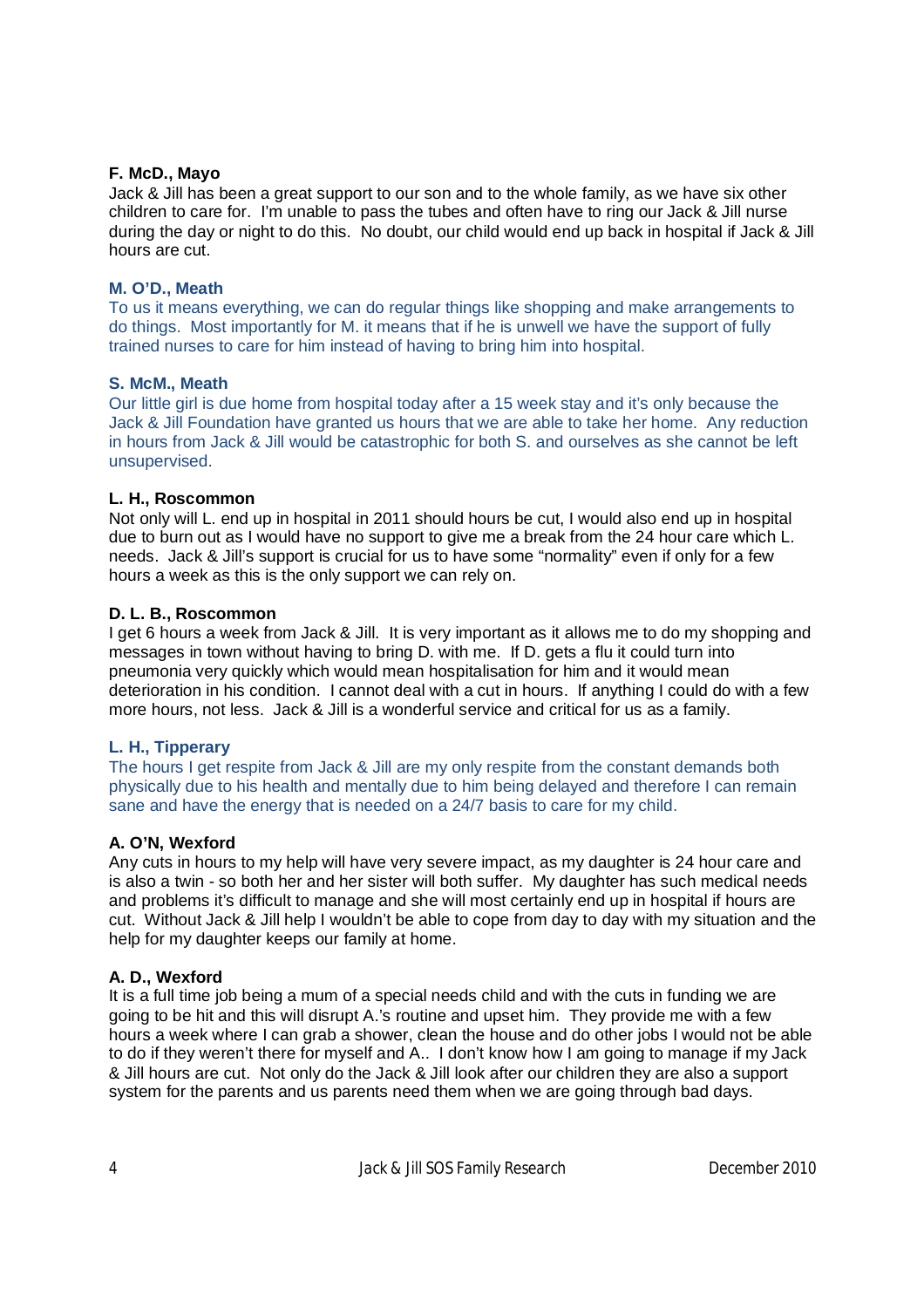# **Part 2**

*Comments from 53 (41%) parents who replied "I don't know" if my child will end up back in hospital in 2011 if our Jack & Jill hours are cut.*

# **L. W., Carlow**

A cut in Jack & Jill hours will impact immensely. It gives me independence to go out and do normal things where otherwise I maybe housebound especially when she is ill. It keeps my mental health in good condition knowing I have extra help.

# **A. A. D., Cavan**

The nursing hours provided by Jack & Jill give us peace of mind that A. is being well cared for whilst we get on with the normal day to day tasks. We know that A, is safe while he is with the Jack & Jill nurse and that any medical situation is kept well under control. Without this service family life will be seriously impacted and we will be left to deal with medical situations which we have not been trained for which adds stress and will affect A.'s new little sister and will make it difficult for me to find work again having been made redundant in June 2010.

## **K. H., Cavan**

K. has multiple complex needs and requires 24 hours care. Our Jack & Jill nurse helps us with transport to and from hospital appointments. Gives respite on a weekly basis allowing me to tend to some of my other child's needs. The level of care needed for K. is a lot and we would be lost without our Jack & Jill nurse.

## **E. T., Cavan**

Jack & Jill are a lifeline to me and my family which enable us to live a somewhat normal life. The hours provided are fundamental to our family unit as our baby requires a lot of extra attention and appointments and the help we receive through Jack & Jill allows us to relax about other things which are taken care of by our home help. There are 7 people in this family including a severely brain damaged baby. If funding is cut all our lives are hugely affected, especially the children.

## **J. M., Cavan**

Jack & Jill have provided us with the only respite we have ever had since coming home from hospital and when J. ends up in hospital for weeks on end our carer is there to support us as we have 3 other children. One is on chemotherapy and we would like really to be in hospital - both of us at times. With our carer for J. it makes it possible for one of the parents to be home with our other two daughters sometimes. I don't want to think about how we would be able to spread ourselves between two hospitals and home if our Jack & Jill hours are cut.

## **T. M. H., Clare**

T. is the only baby in Ireland with the severe form of non ketotic hypoglycaemia with 2 other children with mild form. I have a nurse that calls who is lovely and her support means everything to me - just to go away for one simple hour to recharge my batteries or meet a friend for coffee, knowing T. is in the best hands possible. I have no one else that can give T. her feeds through the pump she is on, or give her the Meds she needs so often through the day through the tube. She suffers so many seizures that no one outside of myself or her nurse can handle her. Please please do everything you can and listen to your heart. Let us keep our nurse. I myself am very ill at the moment and with regular hospital visits many weeks I need my nurse more than anything.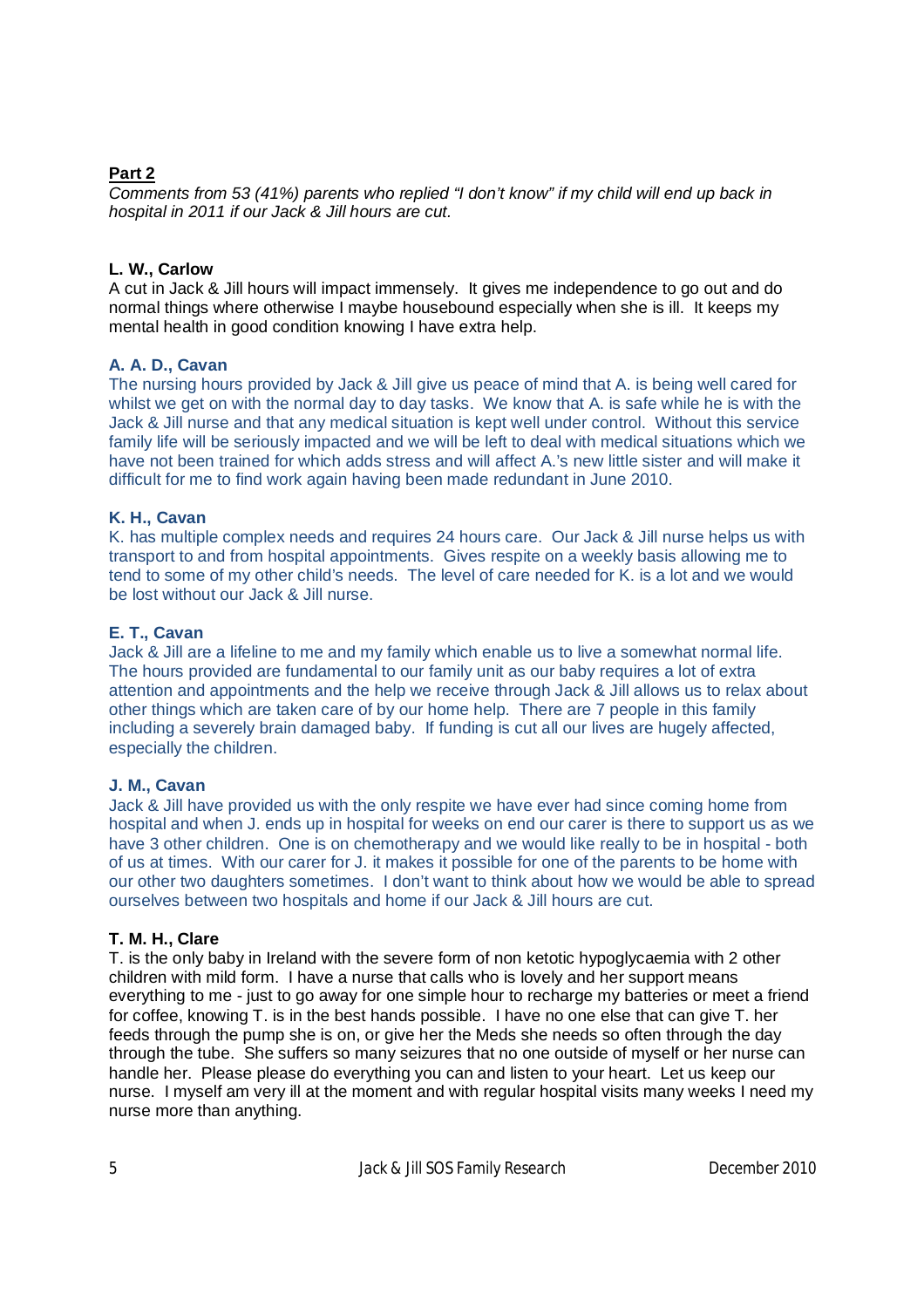## **D. G., Cork**

D. does not have grandparents that we can call on for support. If his hours are cut he will lose his one to one care he needs. His seizures will become stressful for D. and myself as they occur several times a day without a pattern. He will be left in his chair a lot as I am unable to lift him unaided. He will lose out on this baths that he loves, physical stimulation and play time that I cannot always commit to - as I also run a house and care for his 5 year old sister. If D.'s hours are cut this will have a huge impact on me physically and mentally.

### **A. O'C., Cork**

A. has a life expectancy of less than 12 months and we both care for her full time at home. We use our Jack & Jill hours one day per week and this enables us to get through the other 6 days. Cuts will impact on A's quality of life at home and on our family life also with our other son.

### **M. O'S., Cork**

The support we get from our liaison nurse Eilin is incredible. She's always there when we need her. Jack & Jill hours take the pressure off for a while as M. is 24 hour care. A charity everyone should support – especially the HSE!

### **A. K., Dublin**

The end of Jack & Jill hours means we will be back to where we were before we came under the Jack & Jill umbrella - exhausted and with less "normal" time as a family with our two healthy children. Jack & Jill support is a life line particularly for families like ours who have no family support.

### **E. C., Dublin**

I truly depend on my Jack & Jill nurses every week. I'm a single parent with a palliative care, very sick child. My nurses actually save my sanity at times. The impact of my nurses being cut would be terrible and I would not be able to have some form of life and my only option would be to leave E. in hospital for care . Myself and E. depend on Jack & Jill for a better life.

#### **R. B., Dublin**

My daughter has global developmental delay and intractable seizures. She cannot walk, talk or eat and is fed by peg tube. She needs full time nursing care and is medically very unwell a lot of the time. The only real support we receive is from Jack & Jill. The nursing hours from them are a lifeline for us and mean we can have a break from her care for 8 to 10 hours a week. Without this support it would make our already difficult lives very difficult indeed.

#### **T. M., Dublin**

Jack & Jill support is very very important for us to survive as my wife's health is already not good and Jack & Jill care is very helpful. If Jack & Jill's support was not there then we all would have been in deep trouble health-wise.

#### **V. C., Dublin**

Jack & Jill support is a big physical and mental relief for me from 24 hours care around my daughter V.

#### **L. McG., Dublin**

The Jack & Jill support is a great help to our family as L. needs constant care and with 3 older children up to 5 years of age it means we can spend a bit more time with them. A specialist nurse is the only babysitter we can get for L. as she would know how to react in an emergency situation.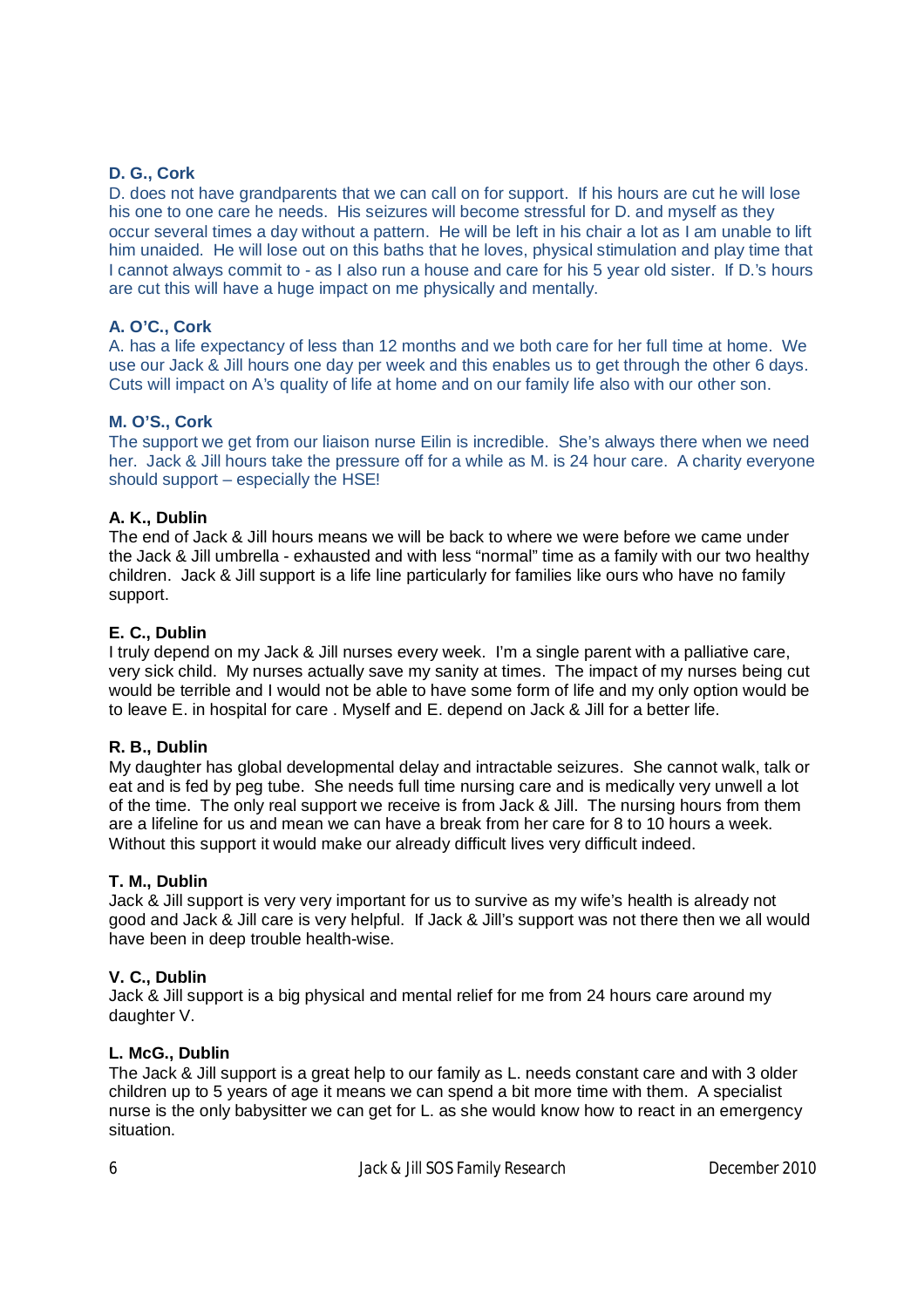## **T. W., Dublin**

The Jack & Jill support arrived on my doorstep 3 ½ years ago at which stage my son T. was really ill. I could not drop my other child to school or go for a bottle of milk if I didn't have this support. The simplest thing could not have been done without it. Our whole lives have changed dramatically but we learned to cope through the aid of Jack & Jill. So to sum it up, "the Jack & Jill Foundation was my Guardian Angel" and I would not have survived without it. It gave me courage and strength to care for my son with good support.

## **A. K. R., Dublin**

I said Jack & Jill is a big big support for me especially to my daughter who's been diagnosed with unusual syndrome. Don't know what to do without this Foundation. Really really want to say a million thanks for the support.

**G. K., Dublin –** I don't know if my child will end up back in hospital in 2011.

# **B. M., Dublin**

I am a lone parent and sole carer of B. who sustained Hydrocephalus at birth as a direct result of a forceps delivery. I have no support from my ex partner. My parents are both dead and my family don't help me at all. Jack & Jill give me an allowance which enables me to get out one night and one day a week. Certainly would not be able to cope mentally without this time off which keeps me sane.

# **B. B., Dublin**

My Jack & Jill hours are so important - it's hard to explain. I can't leave B. with anyone else really who is qualified. It is crucial for our sanity and peace of mind. This organisation is a vital part of our lives and has given us more support, advice and help than the HSE.

## **M. B. Galway**

Jack & Jill Foundation is a great support to me. My son needs specialist help and I can't leave him with anybody for a few hours. I really need the hours I have.

## **T. M., Galway**

It is an invaluable support. Without our few hours it will be extremely difficult for us as parents to cope mentally and physically with T.'s daily demands, as we also rely on it heavily for our time as a couple to cope with the loss of his twin brother.

## **L. M., Galway**

Our daughter L. has a brittle bone condition that means her bones are so fragile she could break them if she were lifted incorrectly. Apart from my husband and I, there are a handful of people trained in L.'s care. Without our Jack & Jill funding I cannot imagine how we could manage to avoid hospital stays for L. should my husband and I require respite. The only assistance with L.'s home care that we have received since her birth has been from the Jack & Jill Foundation. We have not received one hour from the HSE. When L. has a fracture, thanks to assistance from Jack & Jill, we have been able to nurse her at home. I have home based oxygen concentrates for L. and all the equipment necessary for splinting her limbs when she breaks them. Without financial support to pay nurses and carers to help us with L.'s care, the entire burden would fall on my husband and me. Because of Jack & Jill, we have managed to continue to do some "normal" things in the past few years, such as getting to family weddings or out for a meal on occasion. It is these things that keep you going when you are responsible for the care of a hugely dependent and vulnerable child.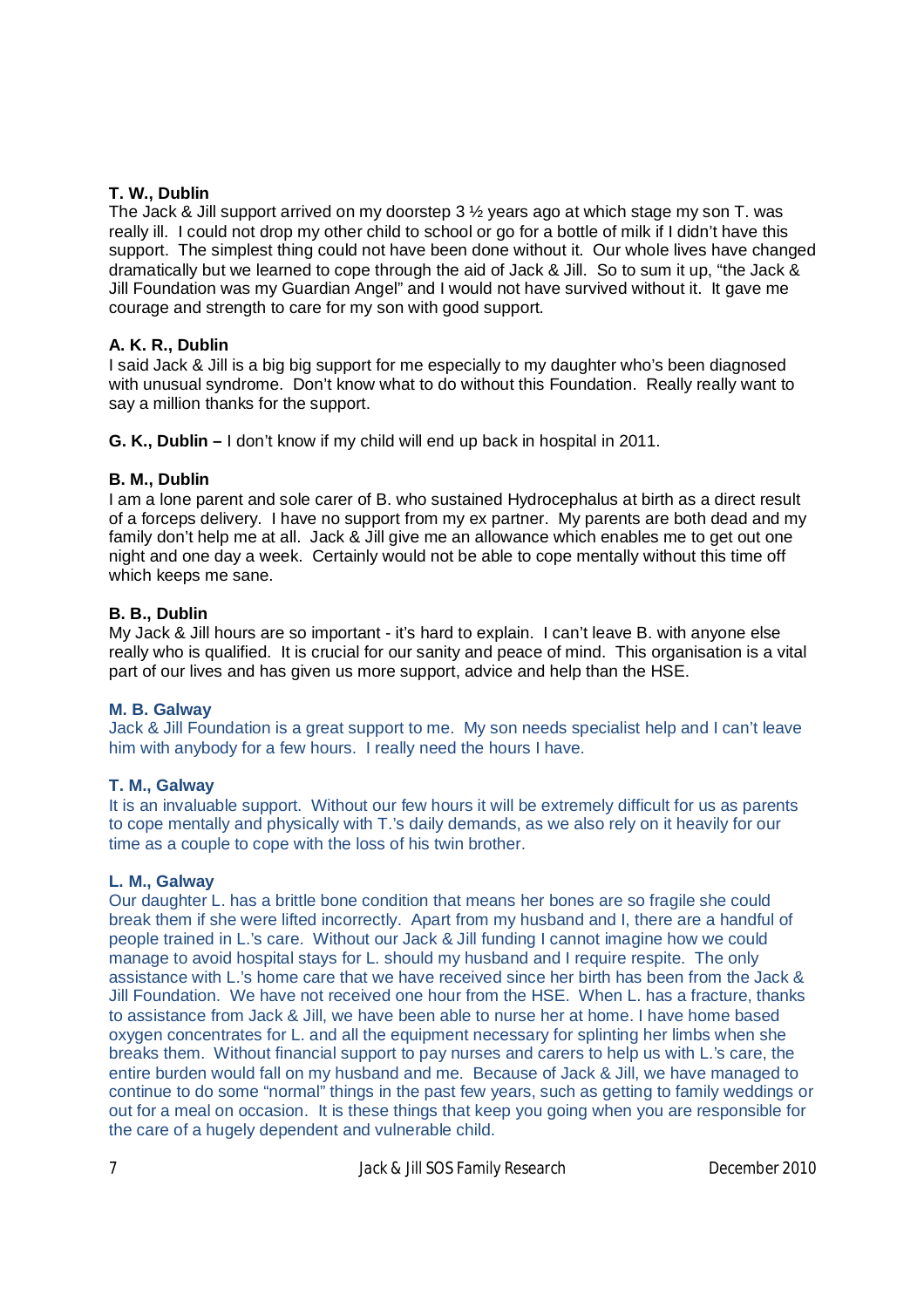## **A. L., Kerry**

Jack & Jill is an invaluable respite service for our family. A. needs a lot of care and services and I need a few respite hours to recharge my batteries. She has upcoming operations on her hips and we need a lot of after care. We also have to modify our house which takes a lot of planning.

## **E. O'C., Kerry**

We are currently receiving 20 hours Jack& Jill a week which we feel is essential to E.'s care. E. requires 24 hour ventilation and supervision and any cut would have a huge impact on us all. The Foundation has been amazing and we couldn't continue without it.

## **T. L., Kerry**

T. spent his first six months in hospital (Tralee & Crumlin) and without Jack & Jill's help he would have spent a further year in hospital. We are so grateful to Jonathan and all in Jack & Jill. They help us cope through the tough times.

## **M. N., Kildare**

The Jack & Jill support is a very valued assistance to our family. This gives us a break from the everyday stress and worry that comes with a child with special needs. Unless you are in the position of a parent/sibling no one has any concept of the enormity of the challenge of raising a sick child with severe development needs.

## **R. J. K., Kildare**

As R. is now 4 she no longer receives any hours from Jack & Jill. This has had a huge effect on us because R. really enjoys spending time with Michelle (carer) and I enjoyed doing things on my own as R.'s Dad spends most of the time away working so I don't get much time to myself. I need to do housework and shopping that can't be done while I have R.

## **S. W., Kilkenny**

The Jack & Jill support means a great deal to our family. If the hours hadn't been available to us it would have meant S. attending hospital for regular stays when he got sick.

## **E. M. L., Kilkenny**

By Jack & Jill getting cut it will impact me because it won't give me the few hours a week to get my education.

## **L. R., Laois**

Quite simply Jack & Jill has changed my life. Before Jack & Jill I rarely got out of the house, especially if the weather was bad because L. couldn't go out. L.'s twin brother S. now benefits too because he gets to spend some quality time with me – time that he doesn't get when I'm looking after L. The nursing and respite that we get means everything to us and the advice and comfort we get from our liaison nurse is invaluable and lets us know we're not alone.

# **T. F., Limerick**

We have just started to receive support from Jack & Jill and already we have noticed a major impact on all our lives in this house. The highly stressed / pressure we feel as a result of T.'s ongoing needs, the full time assistance that she requires is eased some little bit purely by the period of time each week we are more relaxed and our lives have "normalised" a little bit, particularly in respect of our other daughter. The hours that Jack & Jill give us allow us to give a little (well deserved) attention to our other daughter.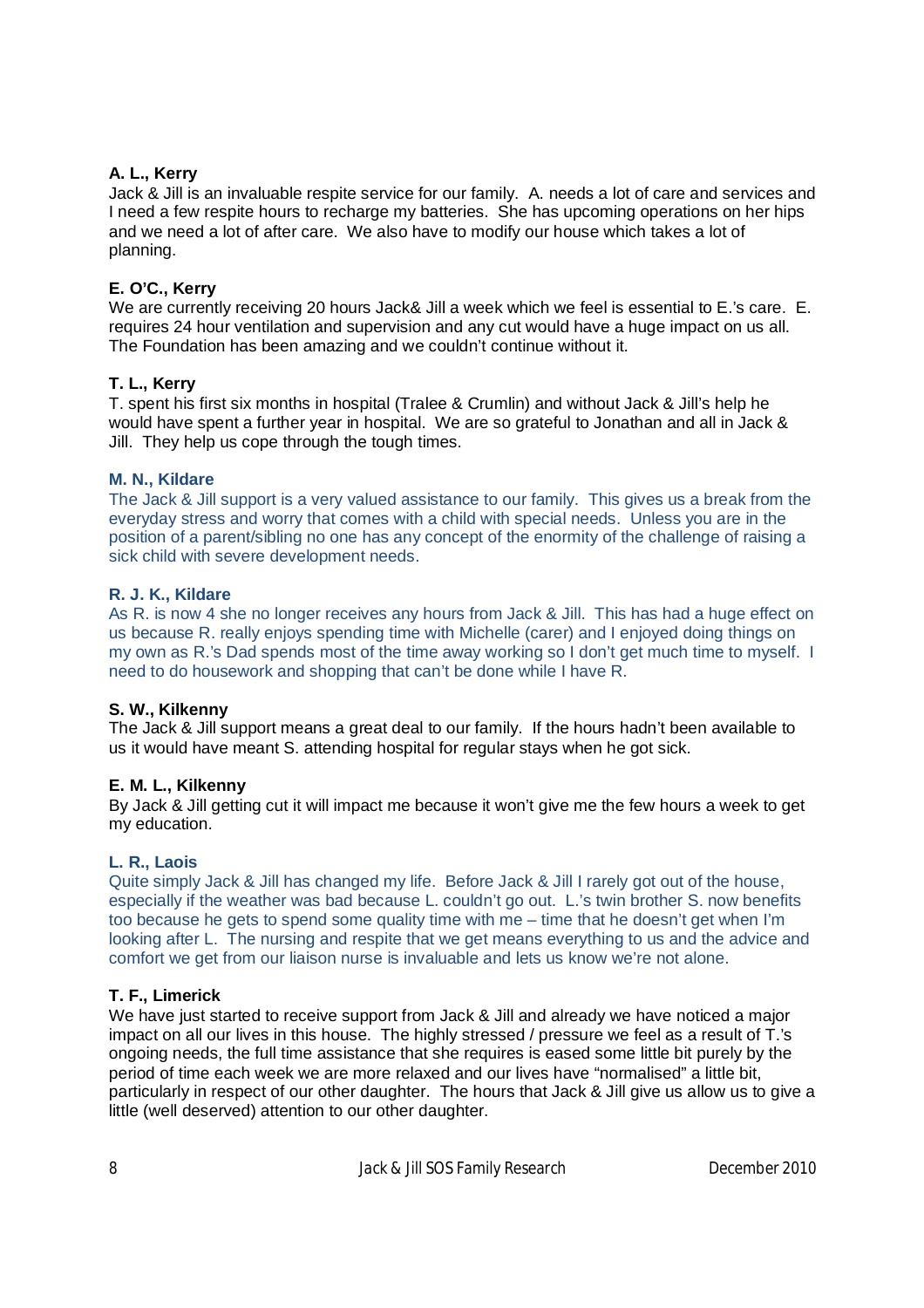### **P. D., Louth**

Jack & Jill provide great support, care and respite. It gives us the opportunity to concentrate on our other children knowing that P. is well cared for by a trained professional.

### **R. F., Louth**

Jack & Jill support means we can cope with very little sleep and little time for our 3 and 5 year olds during the week because we're not on our own. Our nurses come in and we can catch up on sleep, life with C. and A., housework, work and normality knowing that R. is being loved and cared for at home. Reduced hours will impact on our mental, physical and emotional health. Having Jack & Jill support gets us through the really dark tough hours, days and weeks. Without them it could be hard not to get swallowed up by exhaustion, grief and depression.

#### **R. K., Louth**

If our help from Jack & Jill is cut to me it will be less time for my older son and a lack of time to live daily, such as visit the doctor, the pharmacy etc. My daughter R. requires much special care which also means that there will be no time for any rest.

#### **M. W., Mayo**

Baby M. is a Down Syndrome baby and has heart and bowel problems etc. She can't drink herself and ever since she was born we're up and down to hospital. Never stops. Even when she is home we're often at the GP. I'm a single Chinese mum and I have no family members or friends help. I really need the help and support from Jack & Jill.

### **A. R., Meath**

Jack & Jill's support has given me the means to have a shower, do shopping and spend a few hours with my other children. It is a lifeline to me and to lose it would be devastating to my family. Thank you Jack & Jill.

#### **E. A. H., Monaghan**

Jack & Jill mean the world to us. We only have one other person that can look after E. that's her granny and she works a five day job. So it's not fair to rely on her. Plus we're expecting a new baby.

#### **B. B., Roscommon**

Having B. turned our family life upside down. We were so lost until we met them. Jack & Jill gave us back some normality in our lives. People forget how a special needs child affects their siblings' lives so thanks to Jack & Jill we can do normal things i.e. cycling, cinema, shopping with our daughter.

#### **L. D., Sligo**

Jack & Jill are the support that defined taking my son out of hospital to go home where he belongs. The do not only provide hours but they provide advice and are able to answer a lot from experience. Without Jack & Jill the big weight on my family and my shoulders would be a lot more unbearable. Without Jack & Jill the stress would definitely rise and would in turn decrease the quality of care we would give L. and to ourselves.

#### **L. J. M., Tipperary**

L. is a very complicated case. He remains on the profound to severe end of the scale and is a 24 hour job. He still has not been diagnosed as his condition baffles doctors, without the support of Jack & Jill we would be lost.

9 Jack & Jill SOS Family Research December 2010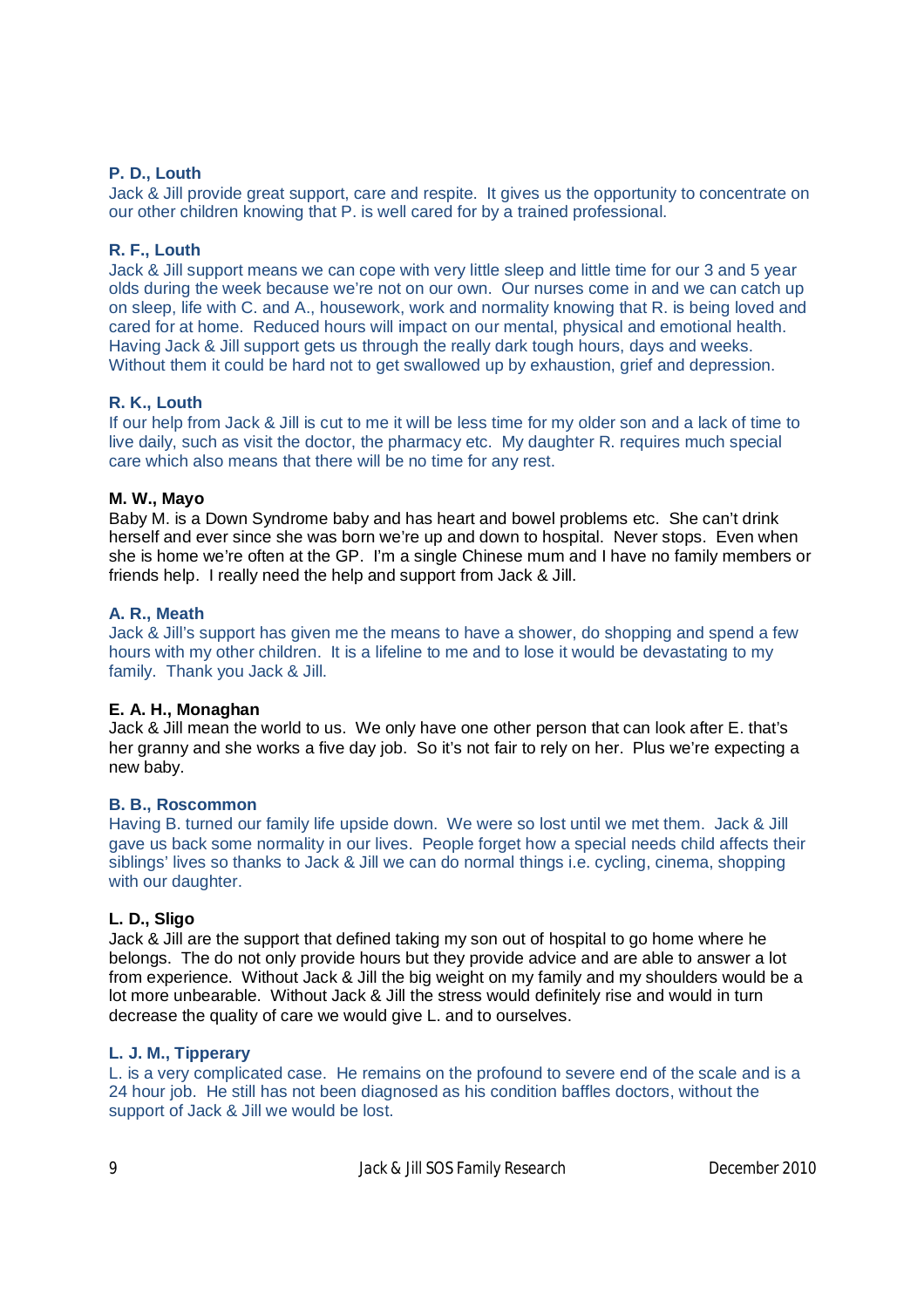### **N. McI., Tipperary**

N.'s needs are multiple and she requires 24 hours supervision. This is provided by ourselves supported by HSE night nurses, Enable Ireland and Jack & Jill. Our Jack & Jill are indispensible.

### **K. F. B., Waterford**

My nurses are my life line. Some days I count down the seconds until they arrive. As K. is getting older it's getting harder to take care of her and without Jack & Jill I don't know how I will cope.

### **K. B., Waterford**

Our son was diagnosed with a terminal illness in June. Jack & Jill have been a tremendous support to us in helping us cope with this diagnosis and also providing for baby K's needs. Two weeks ago K. was in Waterford Regional hospital but thanks to Jack & Jill we were able to take him home from hospital after a week and are now looking after him at home with their help.

#### **M. H., Waterford**

M. needs care 24/7 and the support the Jack & Jill provide to our family is without question very much needed. M. is at risk without the help of Jack & Jill full stop.

### **E. D., Westmeath**

The few hours every week mean a lot to our family. As we are so busy with appointments for E. - up to four a week - we don't get much time to spend with our 2 ½ year old or to just have a break or to go to bed for a rest. It's such a rollercoaster of emotions when your child is not well and a little break every week could be the thing that keeps you sane.

#### **R. Q., Westmeath**

I am a single mother who works part time to support my child. Jack & Jill has given me a "life" boat". Otherwise, I would have drowned. Jack & Jill has been a huge support for me because it has given me a break from my daughter and made me feel human again.

#### **C. McC., Westmeath**

Jack & Jill's nurse has meant everything to our family. It has kept us "sane". The last 2 weeks the nurse has not been able to come due to very bad snow and I am lost without her, feeling depressed and very down and cannot leave the house. It has made me realise how our life is made so much easier by Jack & Jill and I don't think we would cope as well without her.

#### **J. P., Wexford**

J. is not receiving critical care but we lost a daughter last year and the liaison nurse was an absolutely incredible support to us throughout that. She became aware of J.'s special needs through that and has done her best to provide us with any help/support she can. Jack & Jill are the only emotional support we've had at all. They are invaluable.

#### **C. C., Wexford**

Without Jack & Jill's help and support I'm not sure C. would be back in hospital, but I'm almost certain that I would be. Jack & Jill's help is invaluable.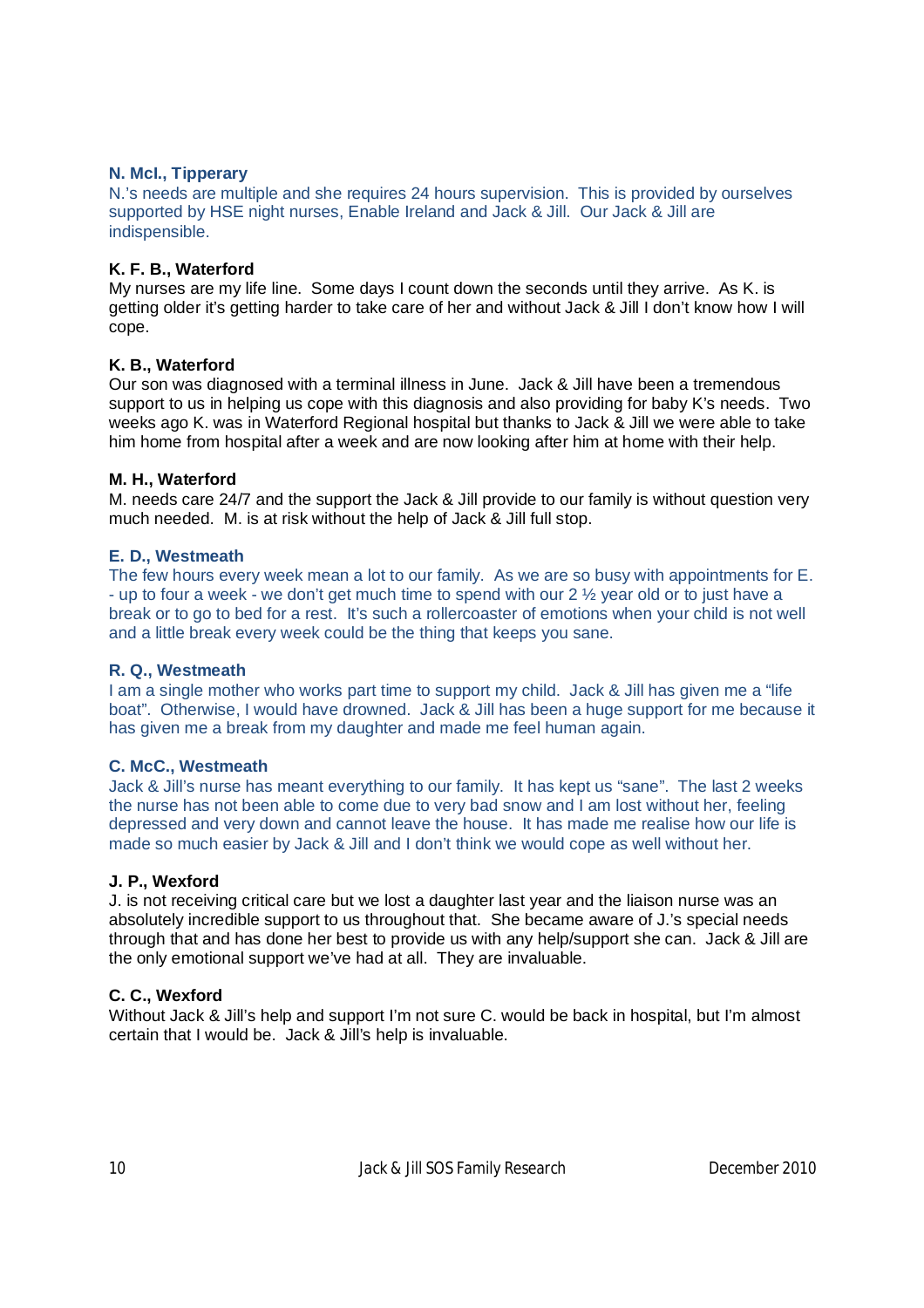## **A. K., Wexford**

Without Jack & Jill's support and help to my family I do not know how we would have coped. A. was born 11 weeks premature and is one of twins. She was diagnosed with Cerebral Palsy 2 years ago and cannot even stand. It is so upsetting and disheartening to think of all the money that is squandered in this country and Jack & Jill cannot get the support it needs.

## **C. H., Wexford**

I use the Jack & Jill money to pay someone to do essential physio with C. Without this money he will miss out on hours of physio and I cannot afford to pay for it.

### **M. G./O'G., Wicklow**

I will not be able to work part time to pay our bills and we are already in financial difficult times. We must stay healthy for our baby as he requires 24 hour care. If our Jack & Jill hours are cut I'm terrified M. will end up in hospital.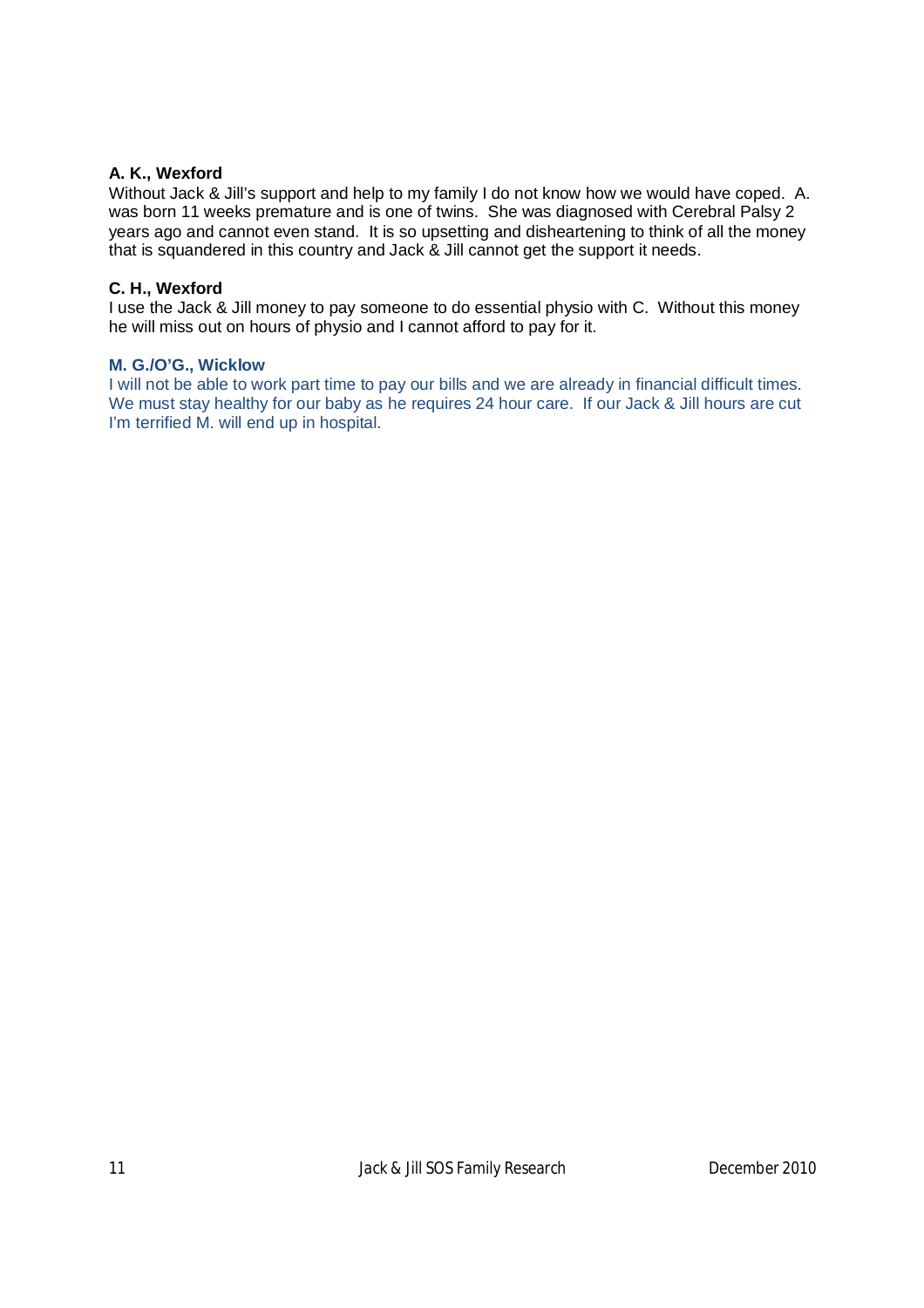**Part 3 -** *Comments from the 44 parents (34%) who replied "No" if their Jack & Jill hours were cut their sick child would not end up back in hospital in 2011.* 

## **Z. D., Carlow**

Until Jack & Jill started supporting us we were hitting rock bottom. My husband and I never had any time together. We never had a full conversation after Z. was born, unless it was about Z. We were stressed, tired, frustrated and even our other 2 children suffered as we didn't have time for them either. Since Jack & Jill started supporting us our family life has improved so much and even Z. is better as we are more relaxed to deal with him. Thank you so much to Jack & Jill for everything.

# **K. H., Cavan**

The money that is kindly funded for K. has helped us as a family, with myself getting a break and being able to spend more one to one time with K.'s one year old brother, time that he doesn't get with K.'s special attention that he needs. The money funded for K. has also brought him on with the one to one he has been getting. As a single mother and with K.'s needs it sometimes gets hard, and your help has made me feel more recharged in myself. My aunty who minds K. has brought him on in areas such as his speech and that quality time away from Mummy does him the world of good, with him being very much a child who is shy and sometimes withdrawn. I can't thank you enough for what you have done for us as a family.

## **I. K., Cork**

I. is extremely medically complicated. He gets sick a lot and ends up in hospital extremely often, regardless of Jack & Jill care. I want to stress how important Jack & Jill is to families like ours. My husband and I take care of I. 24 hours a day. I. can't be alone for a minute. More often than not we are up all night too. I am lucky in that my husband's job up to now has allowed him to work from home. Jack & Jill have been a blessing that words can't express. The nurses have supported us through times that no family could cope with without support.

## **A. O'M., Cork**

Jack & Jill has been our lifeline since we received your help. A cut in hours will lessen time spent doing household chores, shopping & time spent with other children. However, we fully understand the current funding situation & will accept any reduction in hours that may happen.

## **C. G., Dublin**

C. is blind and isn't able to do anything for herself. I also have a 4 and 5 year old at home and it's very hard to make time for the others, with all C.'s needs. So we depend on Jack & Jill hours for some time for the other kids.

## **B. P., Dublin**

Jack & Jill provide a service to families with special needs that provides the help and time for not just the sick child but the entire family, ranging from care provided by funding and also the help of the liaison nurse that is so crucial that words can't express the help they provide.

## **H. R. M., Dublin**

Jack & Jill mean so much to us, without them life would be so much harder. It allows us to have some special time with our other children, to feel normal for a while and do the simple things like shopping and paying the bills. It means so much to have these few hours a month. Without them I don't know what we would do.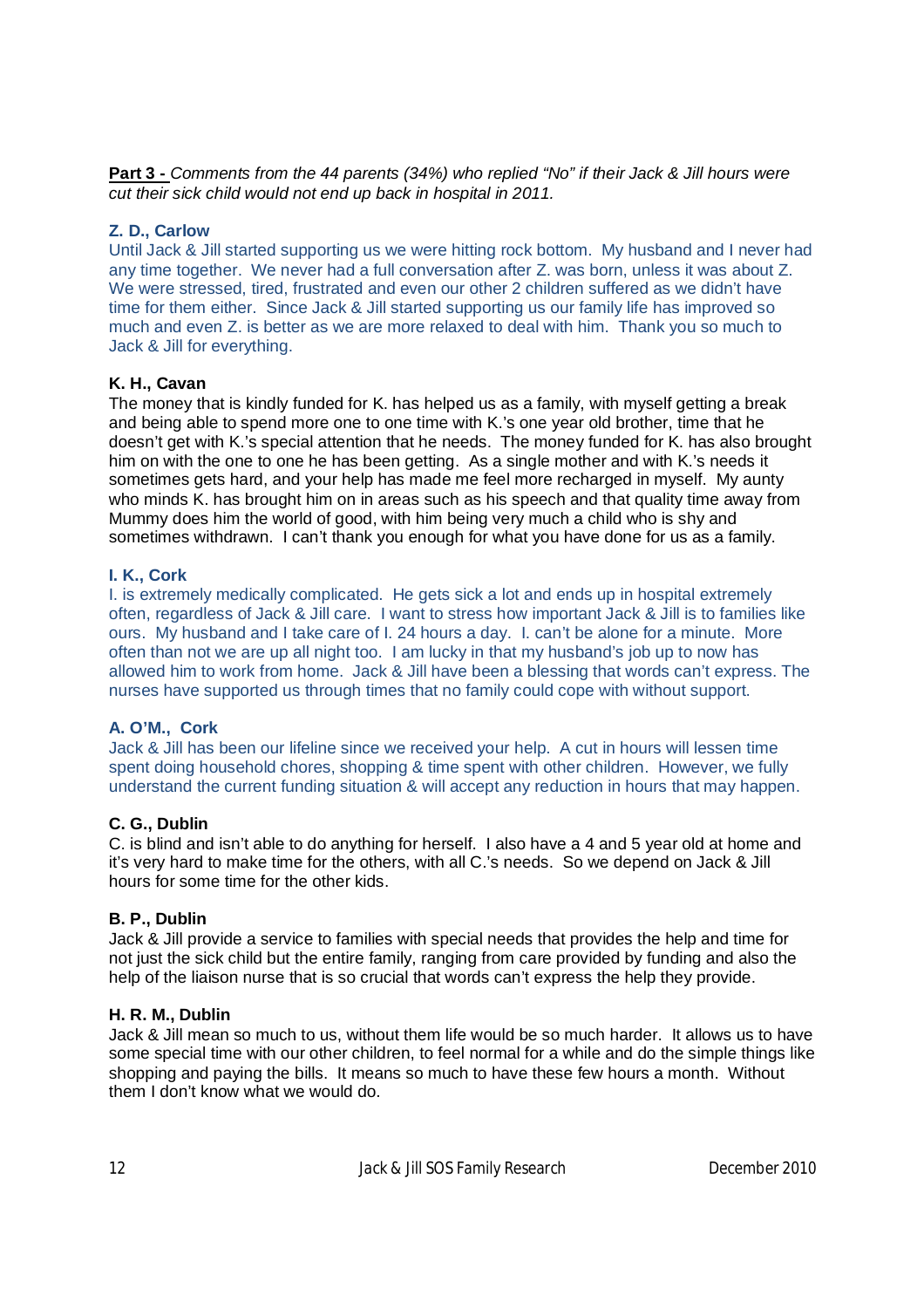## **J.P.G., Dublin**

Jack & Jill provide excellent support and the quality of care is brilliant indeed. We really worry when the Government won't support an organisation like Jack & Jill and we can't imagine why Jack & Jill should be forced to cut their support through lack of funding.

# **G. B., Dublin**

I get good support from Jack & Jill and I can afford a child minder for 5 hours weekly only because of Jack & Jill.

# **J. L., Dublin**

Our baby has severe brain damage with a very short life expectancy. It is likely that J.'s care may become more demanding and our future is very uncertain.

# **N. D., Dublin**

My son is diagnosed with Charge Syndrome with long term medical needs. He has significant developmental delay and feeding difficulties. He is attending Enable Ireland. I also have a 2 month old baby, so I mostly rely on Jack & Jill hours to manage him along with my other boy, especially when he is not settled in outside respite services, where he refuses to take his feed. Child minders giving similar service are very expensive and we cannot afford that. So from my son's, and as well as our point of view, he is more happy and settled with Jack& Jill care nurses and we are very grateful and thank you for all your support.

## **C. McK., Dublin**

The 2 nurses allocated to us have been life savers in terms of giving me – C.'s mum - some much needed reprieve from PEG tube feeds, changing colostomy bags and post surgery care (8 operations in his first 16 months, with a further 3 planned in 2011).

## **M. McD., Dublin**

Jack & Jill Foundation provided us with the answer when we found out that our child was severely disabled and that the State would not provide any solution in regard to childcare. If Jack & Jill had not been there I would probably have got depressed and needed extensive medical leave. If they are not able to support other families, I fear that we will have many more broken families of people on carer allowance when they actually want to work.

## **A. M., Dublin**

The Jack & Jill support has been a huge financial help in allowing us have more one to one care for A. which has meant more essential therapy which is crucial for his physical progress.

## **M. F., Dublin**

M. was in hospital for the first 18 months of her life. Jack & Jill were the first to let us have her home. We can't tell you how we felt the very first time we had her overnight at home. We will be forever grateful. Jack & Jill support means everything to us.

## **K. O'B., Dublin**

Jack & Jill's support allows us to have a carer that we would otherwise struggle to have, and allows us the peace of mind that K. is being well cared for during her very bad episodes. This is something that a hospital could never provide for her as she needs constant care when in acute episodes.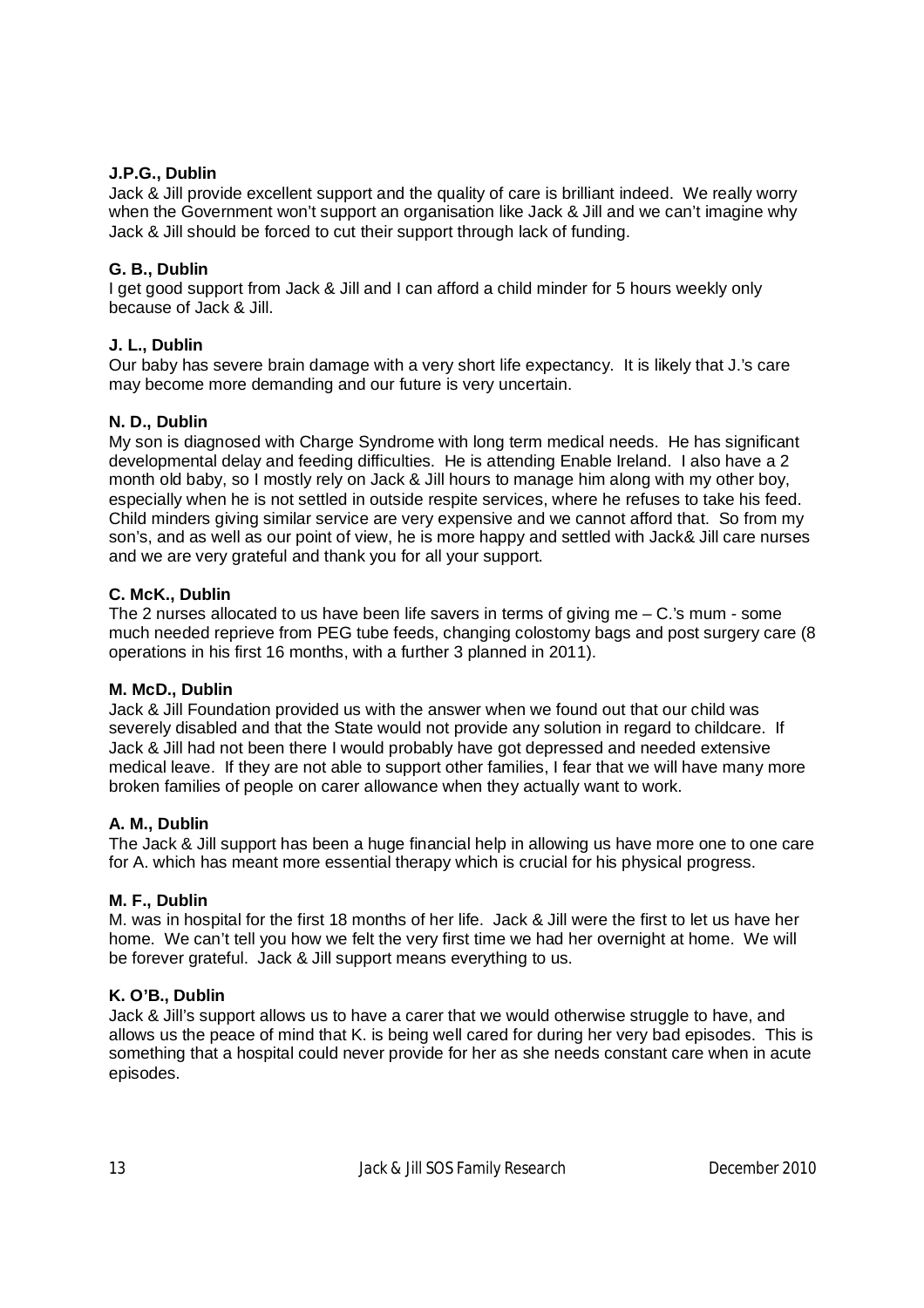### **K. C., Galway**

To have a child with special needs gives you very little time to yourself. A cut in Jack & Jill takes away that simple luxury – time to yourself. There are a lot of families who don't have a good network of support from family or friends and I believe having the Jack & Jill Foundation as part of that support has helped a lot of parents from spiralling into depression.

### **J. W., Galway**

The support of Jack & Jill has allowed us to take much needed and invaluable time away to recharge our batteries and spend time together, knowing J. is in good hands. Not having family living close by means we lose our only support if Jack & Jill is cut.

### **C. P., Kildare**

We have lost all our Jack & Jill support. This means we have no chance of any respite. So myself, my husband and other 2 children (1 of whom also has special needs) continue to try to cope as best we can with no sign of a break any time soon. When we had Jack & Jill support there was a chance for myself and my husband to have a break ourselves and also to spend some time with our daughter A. and our other son A.. Now we just stumble from one day to the next, and one night to the next.

### **E. H., Kilkenny**

Jack & Jill are my lifeline. I'm the only person in my family who can use the machine to feed E. She doesn't travel well in a car on her machine. I went to a funeral last Saturday in Dublin and I would not have been able to go without Jack & Jill. They help us to have a normal family life.

### **J. B., Kilkenny**

Jack & Jill are the best thing to happen to us, especially when J. was very very sick. We are able to pay someone to mind her (professional) which is great peace of mind. I am a lone parent as I cannot work with J. Losing Jack & Jill will mean I will have no help as I could not afford to pay it myself.

#### **L. K., Kilkenny**

Jack & Jill provide the support which all families need with a sick child who needs qualified medical attention. Family and friends can't support you. The chance to sleep or take our other child off for a few hours is essential.

#### **R. M., Kilkenny**

Jack & Jill support has been a lifeline for us since R. was born. Without it, I have absolutely no doubt that we would have been unable to cope. It has helped to keep our family together during very difficult times especially our boys who know that for a few hours every week they get a little bit of normality with Mam and Dad.

#### **B. C., Laois**

Jack & Jill is a life line in what can be a difficult life with a special needs child. It's a chance to get out of the house for a break and a bit of normality, because of the nature of his problems e.g. feeding and because he is floppy etc you can't leave him with most people.

#### **K. D., Longford**

I very much appreciate the help I get from Jack & Jill. Even though K. is not a sick child, I am very saddened to read how the government is treating you and if my hours need to be given to a child less fortunate, that's no problem. Thanks for everything.

14 Jack & Jill SOS Family Research December 2010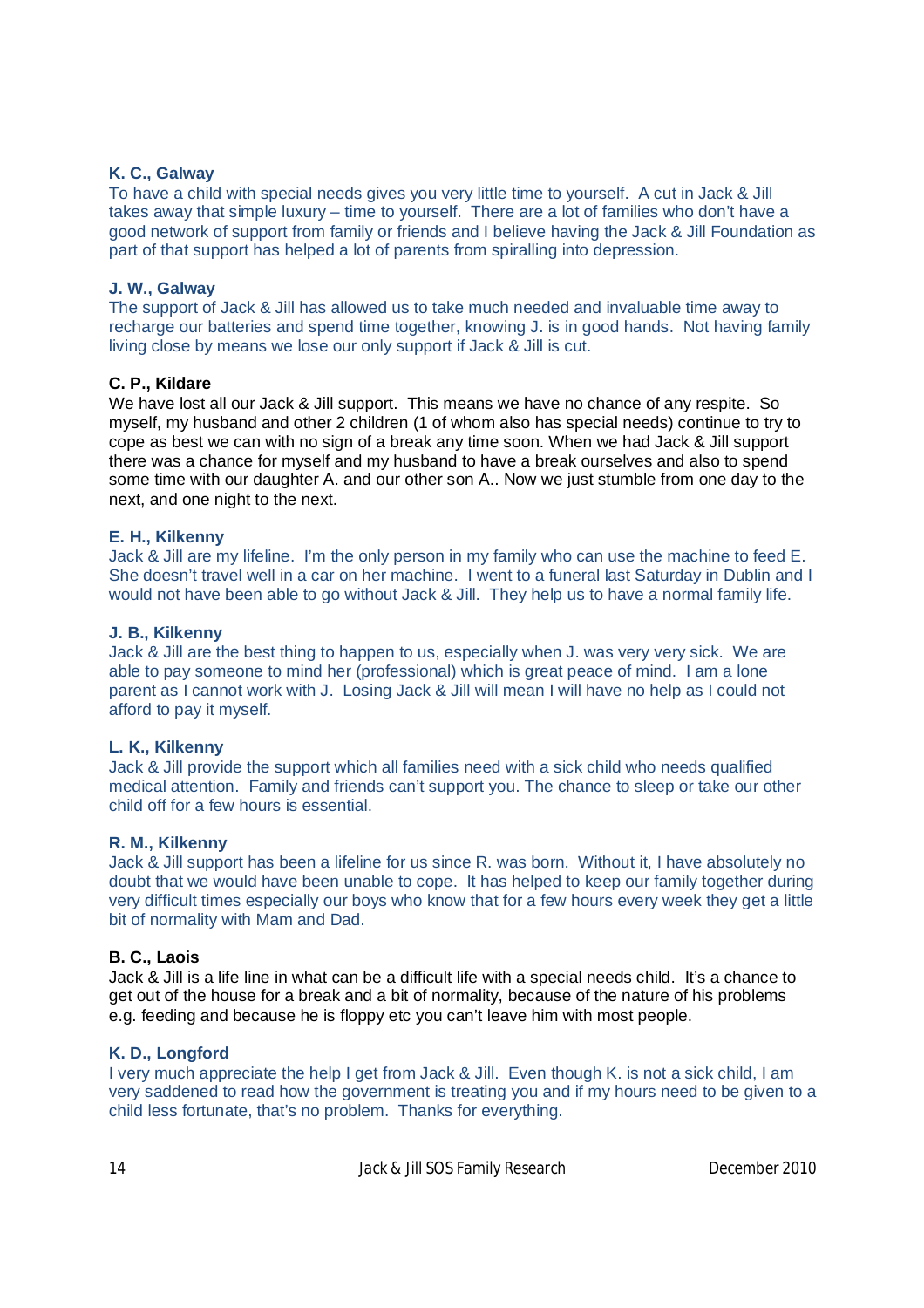### **H. B., Limerick**

Jack & Jill nurses have been a massive support to both H. and us his parents during a very difficult period of his life. They brought such a standard of care for H. and allowed some normality into our lives for those precious hours.

## **C. G., Mayo**

If the Jack & Jill hours are cut it means myself and my husband would get no free time as the girl I have through Jack & Jill is very flexible and tries to accommodate our needs to the best of her ability. We would be lost without her as C. has a sister with needs as well and the girl that comes is brilliant with her too.

### **C. B., Mayo**

None of my family knows how to do C.'s physio. My nurse knows how to practice physio, OT and SLT. This is so important as C. is really low toned. He also needs to be lifted very carefully. Jack & Jill hours mean I can get some things done around the house and spend time with C.'s older brother. Without my respite hours I would be under huge pressure and strain.

### **M. C., Mayo**

Jack & Jill support means a lot to me because I can have a few hours to myself. M. needs a lot of attention and the only relief I get are the hours I get from Jack & Jill.

### **C. T. M., Meath**

Jack & Jill has helped me and my family to have a small break from our very hard and busy life looking after our son C. who has a severe and rare syndrome and needs full time care as he will never be independent. Thank you Jack & Jill. I wish there was more I could do for you.

#### **P. B., Monaghan**

Although P. isn't a dangerously sick child, as some of the Jack & Jill children are, he still requires 24 hour care, as his physical disabilities mean that he has no ability to do anything for himself at all. The respite care from the Jack & Jill funded nurses has been an absolute lifeline to us, to know that P. is being well cared for, with all his feeding and medication needs being met by a competent and trained professional. This gives us great peace of mind and a short period of much needed respite. We do not know how we would have coped without Jack & Jill.

#### **S. McD., Offaly**

The Jack & Jill means a lot to me and only for them I would no longer be able to spend time with my daughter A. The nurse looks after S. twice a week so that's the impact on me.

#### **A. McD., Roscommon**

Jack & Jill has been a new life line for me, giving me back my life for the first time in 3 years. Having a few hours to myself during the day means I sleep at night. I have a better quality of life as does A.

## **K. M., Tipperary**

I get 5 hours per week which allows me to go to the Post Office, bank etc. Had waited 6 months to get to a dentist appointment as I had nobody to mind my daughter and my husband could not take any more time off work.

#### **H. C., Tipperary**

My son has Cerebal Palsy and he needs special care. Having Jack & Jill support helps so much just to give us some respite. Having hours cut will mean less help for us as parents.